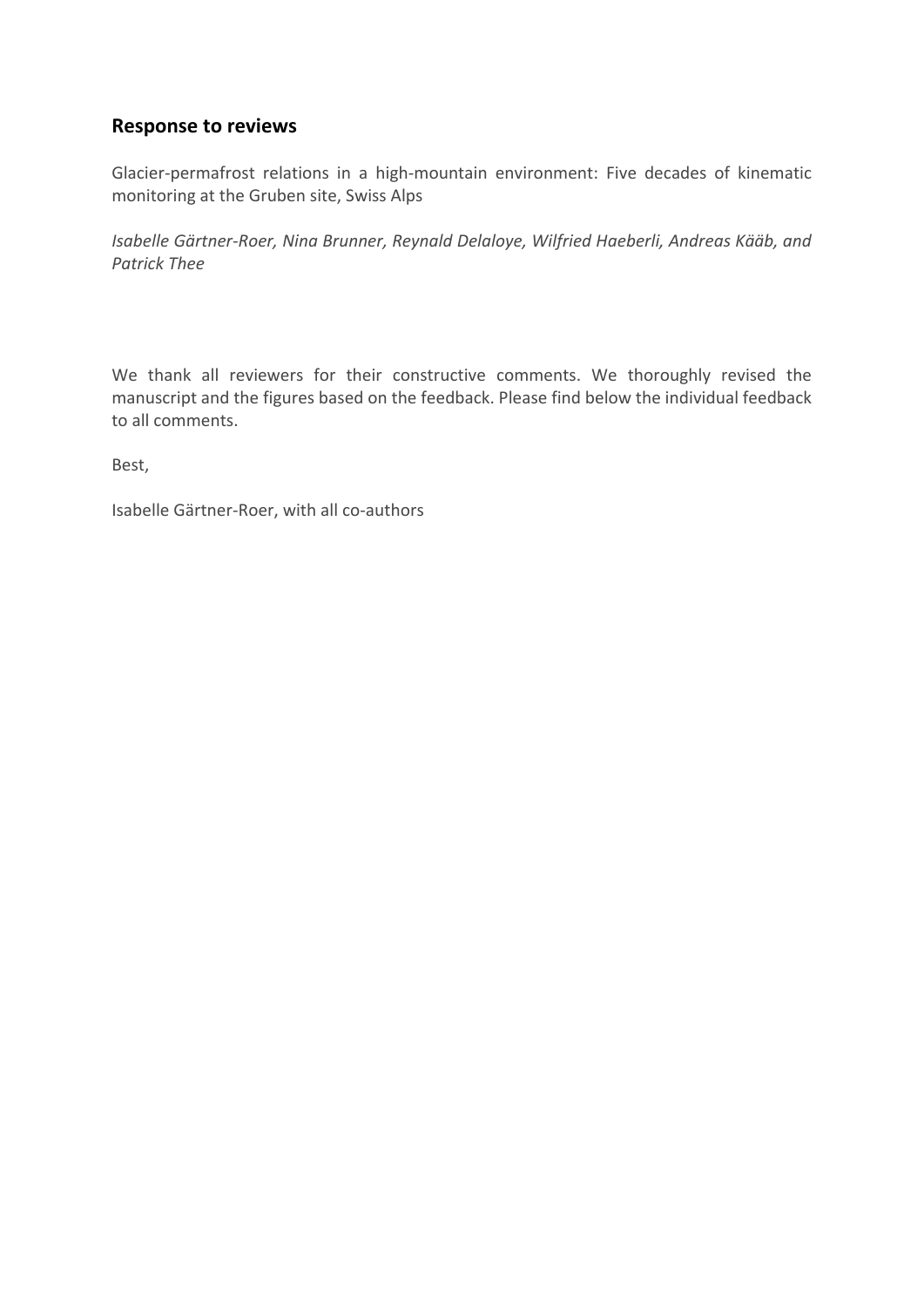# **Review 1 (Arenson):**

I really enjoyed reading your manuscript. The case of the Gruben site clearly demonstrates the complex dynamics of the glacial, para- and periglacial environments and how their response to climate change varies. There is no simple and unique answer. Long- term monitoring is essential, and your contribution demonstrates the value of such monitoring networks. Overall, the paper is well developed, but the manuscript could benefit from editorial modifications. I added some suggestions in the attached, annotated version of your manuscript. I know that the authors prefer to use the term rockglacier in one word. While I generally agree that using a single term may help to better differentiate rock glaciers from glaciers, the single term usage has not yet been able to assert itself. In fact, it may be counter productive as some readers may say that rock glaciers and rockglaciers are two different landforms. Again, I do understand the rational, but maybe it is more beneficial to use the twoword term. Just a little food for thought.

Dear Lukas, thanks for the constructive comments. We now write "rock glacier" in two words throughout the text. Below you find the answers related to the annotated file:

Line 17: "quite" deleted

Line 19: "obviously" deleted

Line 24: "clean" replaced by "largely debris-free"

Lines 65 and 71: "dangerous" replaced by "hazardous"

Line 81: we prefer to keep "hot-water" as this is more precise than "thermal" ("thermal" also involves electrical heating)

Line 96: "active" added after "perennially frozen"

Line 97: deleted "at around"

Line 101: The term "thermal gradient" was replaced by "environmental lapse rate"

Line 103: time period adapted to «1980 – 2009»

Line 105: this is an estimate, we now write " … around or even slightly below …"

Figure 1: The caption is now rewritten as follows:

Figure 1: Geomorphological description of the Gruben site as shown on an orthophoto from 2017 (Source: SWISSIMAGE, geodata@swisstopo). The blue line indicates the approximate outline of Gruben glacier in the contact zone with the Gruben rock glacier at the time of the Little Ice Age (LIA). The grey line on the rock glacier represents the seismically determined subsurface bedrock riegel. Landforms:  $A =$  inactive rock glacier, still frozen;  $B =$  actively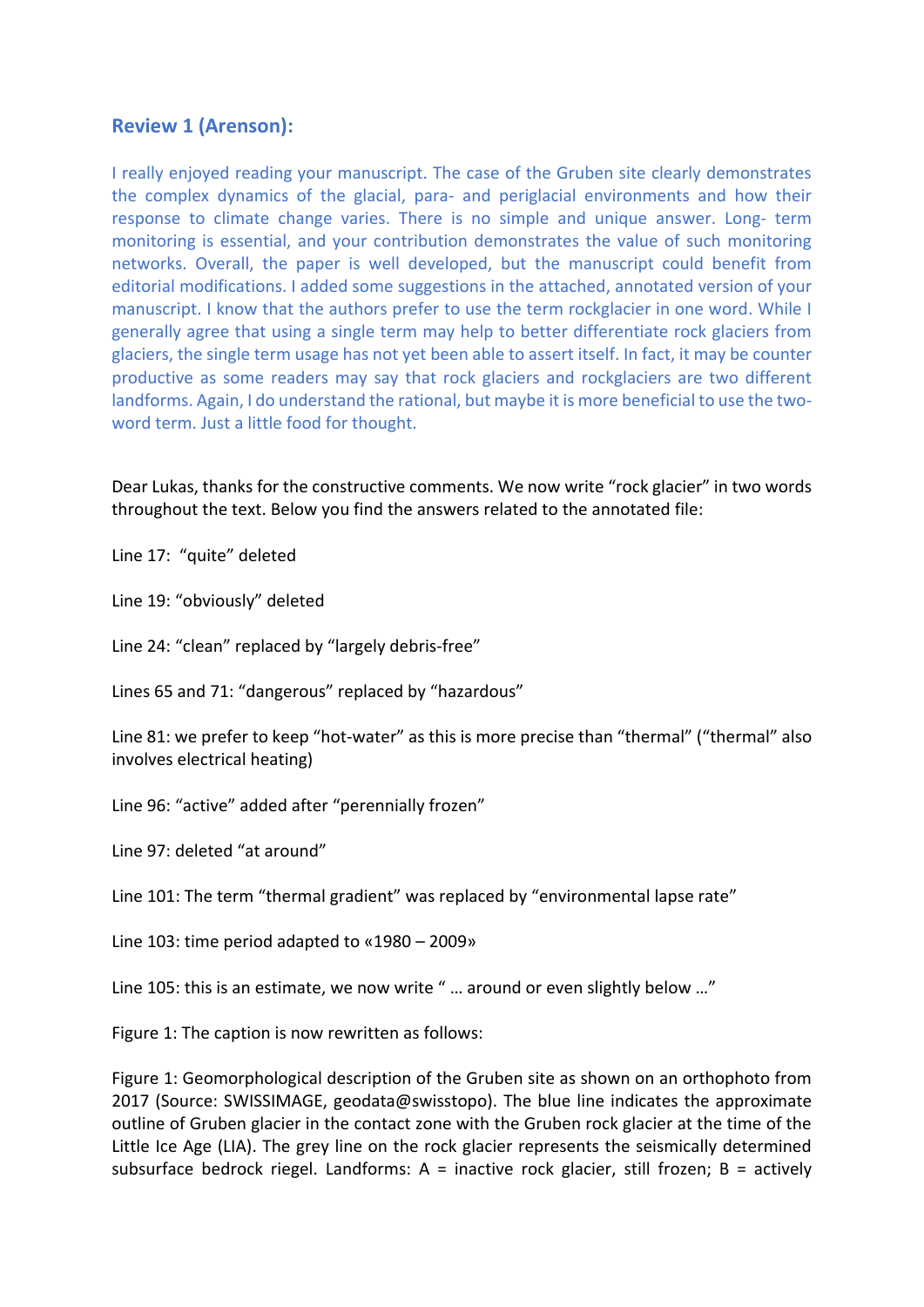creeping, frozen protalus rampart; C = Gruben rock glacier; D = deformation of frozen talus; E  $=$  debris-covered tongue of Gruben glacier; F = Gruben glacier; 1, 3, 7 = existing lakes; 5 = former thermokarst lake (lake numbering follows historical scheme in order to keep lake identities constant over time; cf. Figure 4). The inset in the upper right (see full Figure 1 for scale) shows the flow trajectories in frozen debris as determined by aero-photogrammetry with the yellow lines (cf. Figure 14 in Haeberli et al., 1979; and supplementary material S3) and flow trajectories in frozen debris (white dashed lines) which follow the surface structures produced by long-term cumulative deformation of the frozen talus. The blue arrows indicate the estimated flow direction of the LIA glacier as derived from the earliest reliable topographic map (1889; cf. supplementary material S4, S5 and S6).

Figure 2: "G" is corrected into "F" for Gruben glacier. We added " ... (Google Earth 2009; cf. supplementary material S7 and S8 for comparison with other spatial permafrost simulations at the site). Landforms …"

Lines 124/125: We modified the sentence as follows:

Under such cold-dry conditions, mountain permafrost is widespread (Fig. 2; cf. other model results for the site from FOEN and Kenner et al., 2019 (supplementary material S7 and S8), which are in general agreement with large-scale simulations at 1 km resolution by Obu et al., 2019 (Northern Hemisphere) or Gruber, 2012 (worldwide)).

Line 128: replaced by «centigrades»

Line 135: adjusted into « ... over time. Borehole temperatures at 3m depth close to but below the permafrost table in the upper part of the …"

Line 138: adjusted to " … the rock glacier permafrost was still thermally active in …", "which was" eliminated

Figure 3: adjusted to " … conditions (horizontal light-gray bar) (a), … "

Line 171: as explained before, we prefer to stick to "hot-water drilling" which is more precise than "thermal drilling".

Line 190: changed into "devastating"

Line 201: done

Line 202: changed into "concern"

Line 204: done

Figure 4: data sources are added

Line 205: changed into "methodology"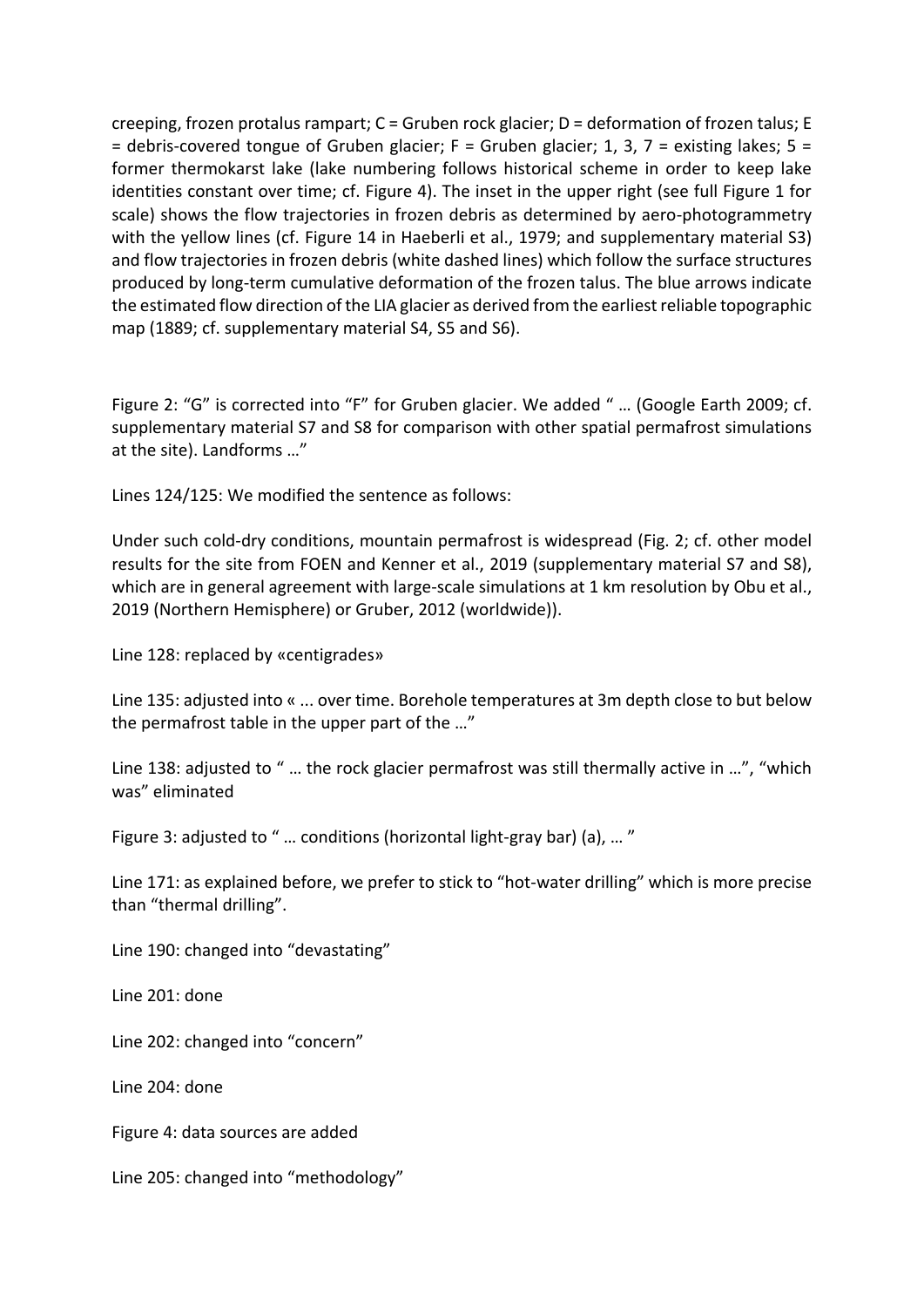Line 240: adjusted into " … field remained similar … "

Figure 5: north arrow and scales are added to every section

Line 253: "shown" changed into «used as background"

Figure 6: We decided to keep the colors as is.

Line 287: changed to "- 0.14 m/a" ("-" used consistently in the text)

Line 324: «clearly» eliminated

Line 342: adjusted into "The periglacial part of Gruben rock glacier with its ice-rich permafrost shows …"

Line 349: adjusted

Line 352: now always in two words

Line 367: this refers to the previous sentence with reference

Lines 370/71: done

Line 376: "very" deleted. The quantification of ice contents (by geophysical soundings) is mentioned in the same paragraph (line 380 ff).

Lines 376, 378: done

Line 379: added: "hydraulic and thermal" connectivity

Lines 383/84: done

Line 386: adjusted to «Intermittent flow acceleration could …".

Line 392: adjusted into " … - since the Little Ice Age a marked reorientation of the stress and flow fields." Following sentence adjusted

Lines 399/400: adjusted

Lines 407 – 411: simplified and rewritten as follows: "During its maximum LIA advance, the glacier with its cold margins must have exerted compressive stresses to the upper part of the rock glacier. This may have pushed ice-rich frozen debris upslope, towards the talus at the foot of the Outer Rothorn crest. Flow trajectories in this former contact zone are presently in a near-opposite direction, i.e. from the talus towards the now ice-free topographic depression (overdeepening) around lake 3.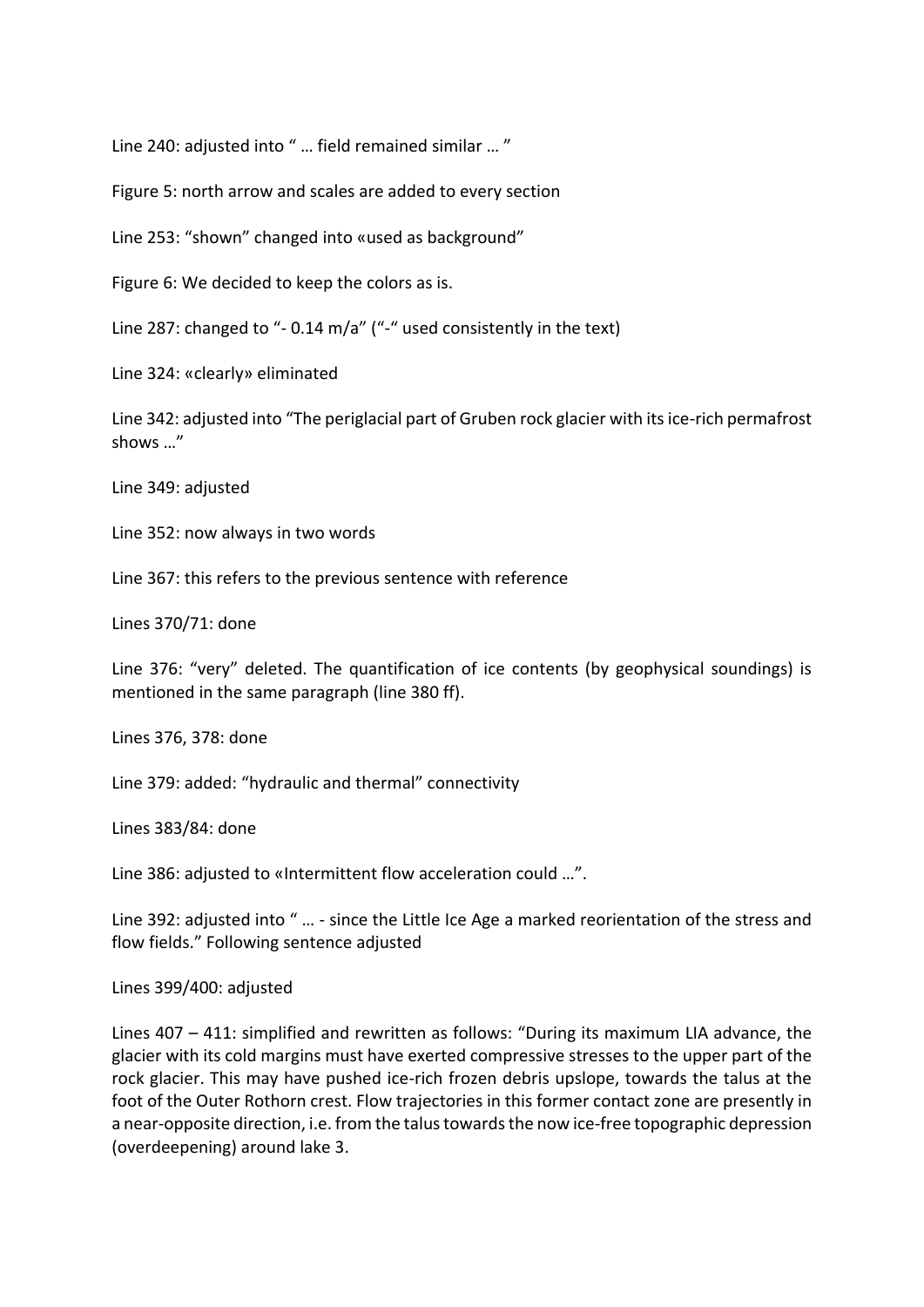Line 415: changed into "… as its debris-free part, but … "

Line 424: rewritten as "Even under similar thermal conditions (negative annual surface temperatures), the difference between the rock glacier and the debris-covered glacier is striking."

Line 433: done

Lines 441, 442, 443, 451, 452, 454, 455: adjusted according to the recommended version

Line 457: rewritten as " … so far provided protection against … "

Line 461: rewritten as " ... developments, rock glaciers with their creeping frozen materials constitute persistent elements of cold mountain landscapes."

Line 477: adjusted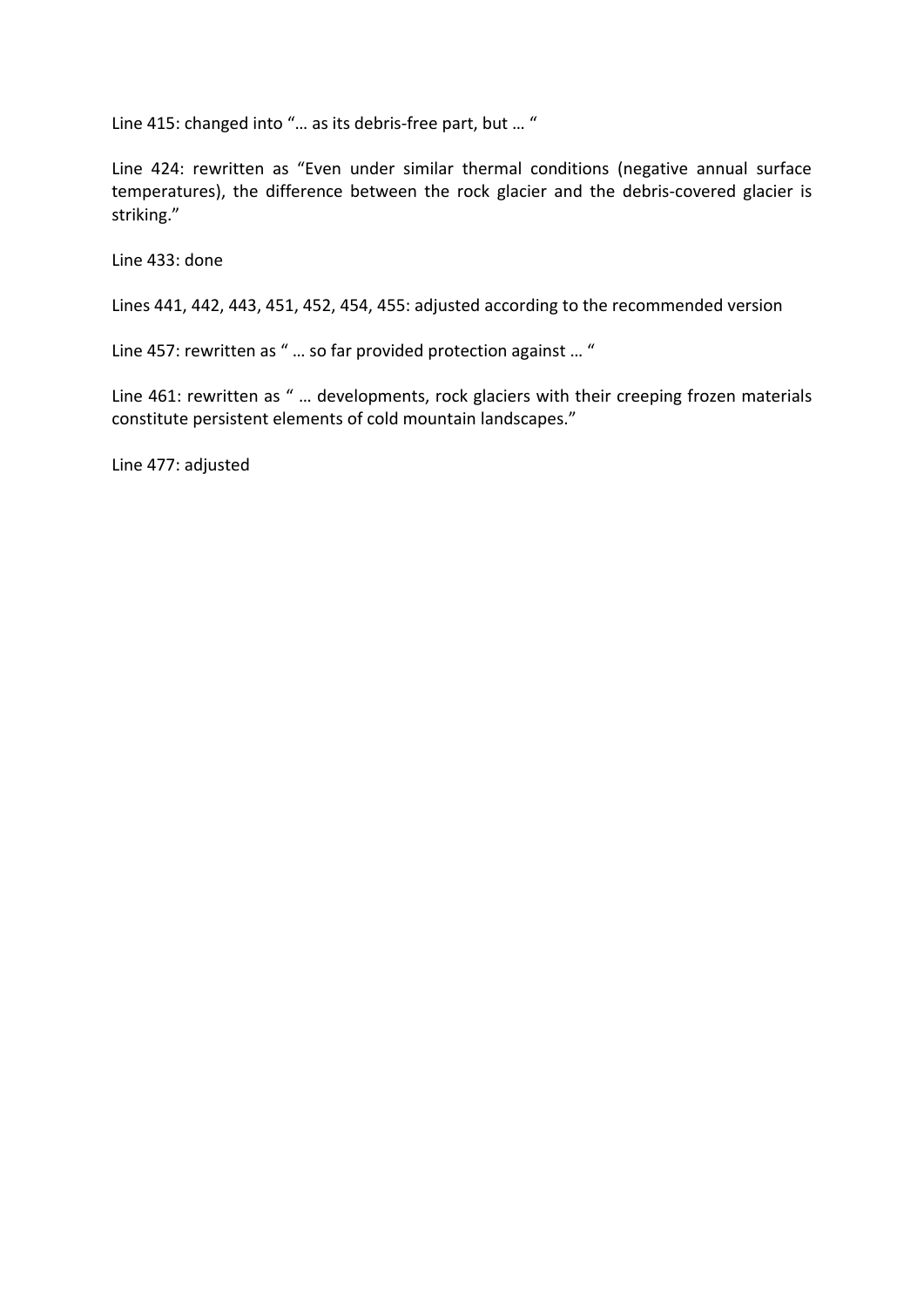# **Review 2 (anonymous):**

The study provides a) a review of existing measurements at the well investigated Gruben site in the Swiss Alps, b) extends the existing surface elevation change and velocity measurement to the recent time, c) presents some new in-situ measurements, and d) discusses based on the long term data the glacier-permafrost relation. This is one of the most comprehensive study on this topic presenting of the longest and most detailed time series on rock glaciers and is therefor of high interest and well suited for the journal. The study should ultimately be published, but there are several shortcomings which need to be addressed before publication.

### Thanks for this constructive feedback.

# *General comments*

Rock glacier vs. rockglacier: I understand the reason behind using rockglacier in one word and I am also fine with that. However, internationally writing "rock glacier" is much more common and I will use this spelling in my review.

We now write "rock glacier" in two words throughout the text.

# Sections 1&2 (Intro and Study site)

The introduction section and Gruben site section should be better structured and in particular the section about the Gruben site could be more focussed. Some information about the study site is in the intro some in the specific section. However, some of the information of the Gruben site are needed to understand the rational of the study. Many information in the Gruben site section is quite old and probably already captured in Haeberli et al. (2001). My suggestion is to shorten the Gruben site section and focus on the relevant information for this specific study. It would also facilitate the understanding if the overview figure 1 and the geomorphological figure (Fig. 4) would be shown side by side. Maybe the permafrost zonation can be included in Fig. 4 (though you would need to change the colours) or shown in the supplement.

We decided not to shorten the text and leave the structure as is. By this, we provide all the facts from previous studies without having to search for the details in many other publications (like a review). It also makes it easier to understand figures 1 and 2, which we want to leave as they are (otherwise they will become too overloaded).

It is also not clear how you distinguish between the debris-covered glacier, the glacier affected rock glacier and the periglacial rock glaciers. A clarification is crucial are there are different options regarding the rock glacier origin as the authors are well aware of. Some relevant information is given in the results section but the information is needed earlier to be able to understand.

In the caption of Figure 1 we write that the blue line indicating the outline of Gruben glacier in the contact zone with the Gruben rock glacier at the time of the Little Ice Age (LIA) is approximate. We add in the text that the position of this somewhat diffuse contact zone is defined by (a) the clear margin of the debris-free glacier as indicated in the first reliable topographic map (1889; cf. supplementary material S4, S5 and S6), (b) the limits of exposed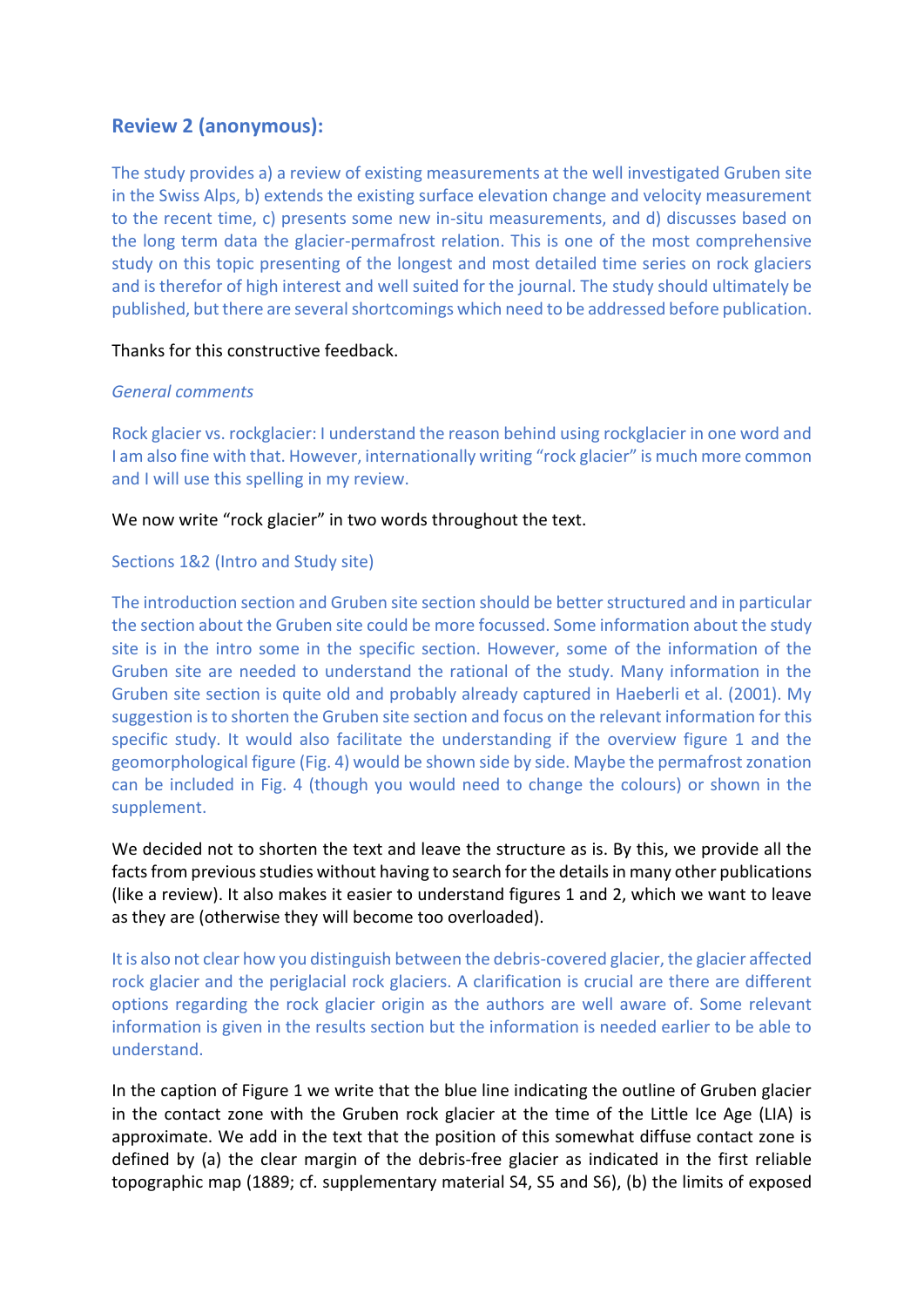massive ice as documented on the annually flown airphotos, and (c) the direction of the flow trajectories which lead from the talus at Outer Rothorn to the rock glacier front; see supplementary material S3).

#### Section 3 (Methods)

The methods need to be more in depth described and quantitative uncertainty estimates provided (and not just referenced to other studies). Only with an uncertainty assessment you can state that the obtained results are within the "range of measurements uncertainty" (L. 241f) or are significant. The uncertainty/accuracy should be assessed by investigating the results over stable terrain, and for the recent time by comparison to existing in-situ measurements.

Agreed. The methods are well detailed in several publications that are mentioned, but we will add the quantified uncertainty in the methods chapter and link to Kääb et al. 1997 and Brunner 2020. "The error (root mean square) of single displacement measurements is about +/- 0.3 – 0.4 m or, in the case of a 5-year interval between two photo missions, about +/- 0.06- 0.08 m/a and the error of the vertical changes is estimated to  $+/- 1$  m or,  $+/- 0.17 - 0.2$  m/a (Kääb et al. 1997; Brunner, 2020). If a large number of measurements are analyzed in combination (as e.g. in Figure 8), the statement is an order of magnitude more accurate (+/-  $0.006 - 0.008$  m/a)."

It needs also be clearly stated what was done in this study and which is based on earlier work. Please also clarify why you start in 1994 while the study by Kääb et al. (1997) provided data until 1995. How do the data from 1994 and 1995 match?

This is a valuable comment. Previous work is summarized in the introduction part and again consulted in the discussion. Our methods and results are detailed in the methodology and results chapters. The focus of this study first was more on the recent dynamics of the rock glacier and on the comparison to the debris-covered glacier tongue development. The latter was not investigated by Kääb et al. and therefore the selection of DTMs and orthophotos was made independently. With compiling the first draft of the paper, we realized that we have to include the previous data on the development of the rock glacier and the glacier and show the full picture.

We now added the data by Kääb et al. (1997) to Figure 5.

#### Section 4 (Results)

A quantitative uncertainty estimate is also beneficial for the results section where at least the most important numbers should be given along with the uncertainty range. The values given should also be more precise where possible (e.g. "are in about the same range of -0.1 to -0.5  $m/a''$  – is there any difference at least in tendency or remained the surface lowering the same?, but this is only one example, there are several others).

The quantified uncertainty for horizontal and vertical changes is repeated in the results chapter (see also comment above).

Section 5, Discussion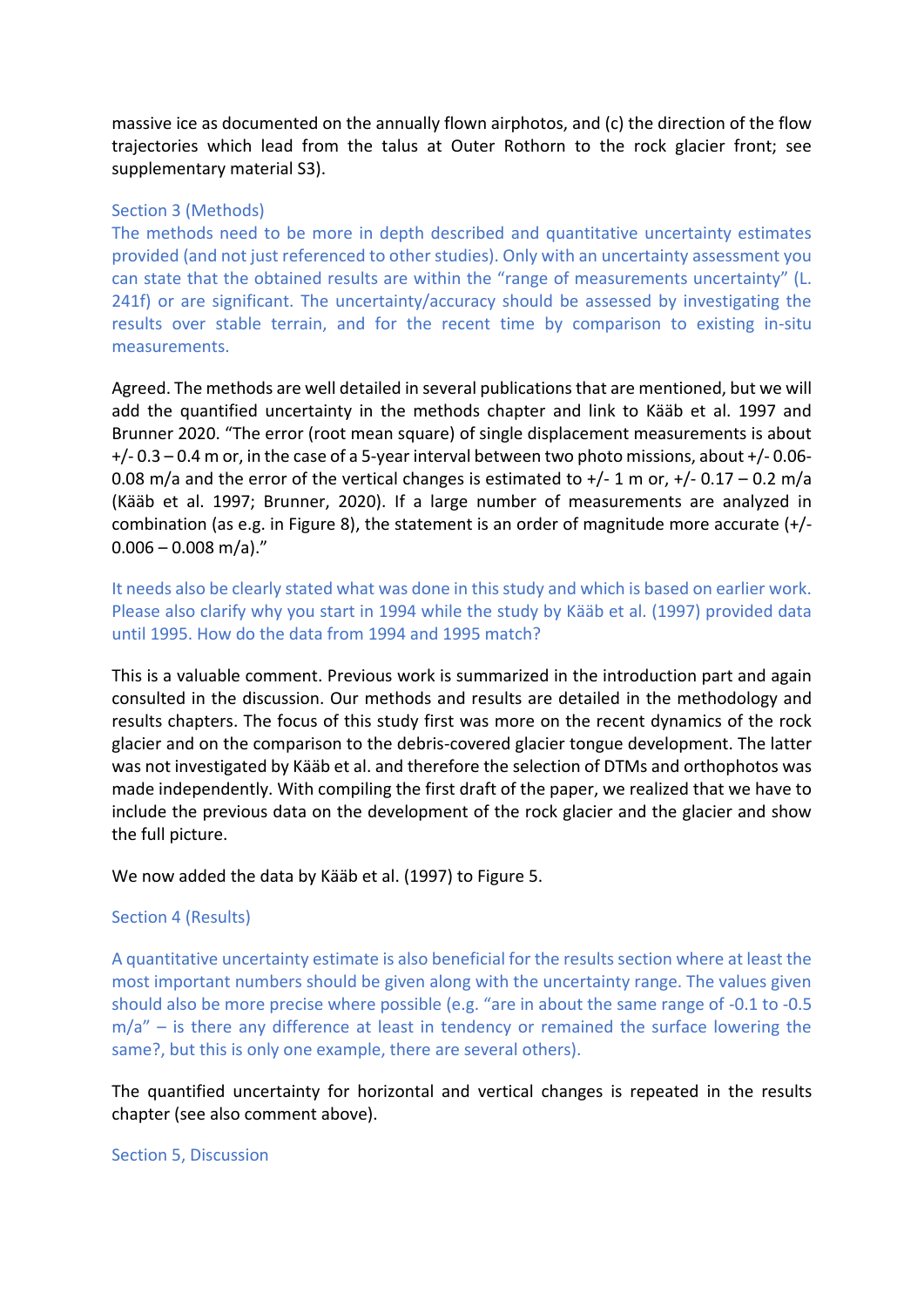The discussion would benefit from putting the results more into the context of the current rock glacier research worldwide. One example from Tien Shan is given but there are several other suitable examples from other parts of the world (though not from one of the authors).

# A number of most recent quantitative studies were added, especially concerning long time series, quantitative glacier-permafrost investigation and absolute age dating.

Moreover, I ask the authors also to consider work by other researchers on the similar study site. I am aware of the different opinions about the origin of rock glaciers by different groups. In particular therefor it is important not to disregard but discuss relevant work by others (e.g. Whalley, W. B.: Gruben glacier and rock glacier, Wallis, Switzerland: glacier ice exposures and their interpretation, Geogr. Ann. A, 102, 141–161, doi:10.1080/04353676.2020.1765578, 2020.) but critically

We agree that the publication by Whalley (2020) must be mentioned, make reference to the corresponding visual observations of massive ice exposures in the former contact zone, and confirm again that there is no indication from measured facts of buried surface ice masses in the periglacial part of the rock glacier (cf. Haeberli. 2021 in a recent cryosphere discussion). We would like to leave it at that, because the publication by Whalley in Geografiska Annaler does not report any additional measurements and seems to ignore the state of knowledge at the site as summarized by Haeberli et al. (2001; this publication was a product of the Swiss National Research Programme 31). It is also evident that Whalley has not been aware of the ongoing monitoring activity within the framework of national and international climaterelated observational programs (PERMOS, GTN-G of GCOS/GTOS).

Rather than on speculative, "either-or"-type "opinions" or "beliefs" concerning simplistic landform "origins", the focus of modern, quantitative and comprehensive glacier and permafrost research in cold mountains is on measured facts related to material properties, physical conditions and resulting processes/interactions as drivers of environmental and landscape evolution under conditions of global warming. This is now explicitly formulated already in the introduction.

Reference is now also made to the comprehensive geophysical investigations on the higher part of the Gruben glacier tongue by Kulessa (2009).

I have not counted in detail, but there are many self-citations. This is okay as the authors have done most of the work at the study cite but putting the own work better into the context of existing knowledge would also reduce the self-citation ratio.

Thanks and agreed. When extensive, long-term measurement and monitoring work at the Gruben site was initiated roughly half a century ago, this effort constituted one of the earliest comprehensive and quantitative investigations on glacier-permafrost-lake relations and interactions in cold mountains under conditions of rapid global warming. In this sense, there is a historical dimension to this long-term, interdisciplinary and application-oriented cooperation on behalf of political authorities and scientific organizations. We consider it adequate to document how our fact-based knowledge and understanding evolved through time. The interest in quantitative investigation of complex glacier-permafrost contacts and relations using modern technologies indeed sharply grew during recent years. In order to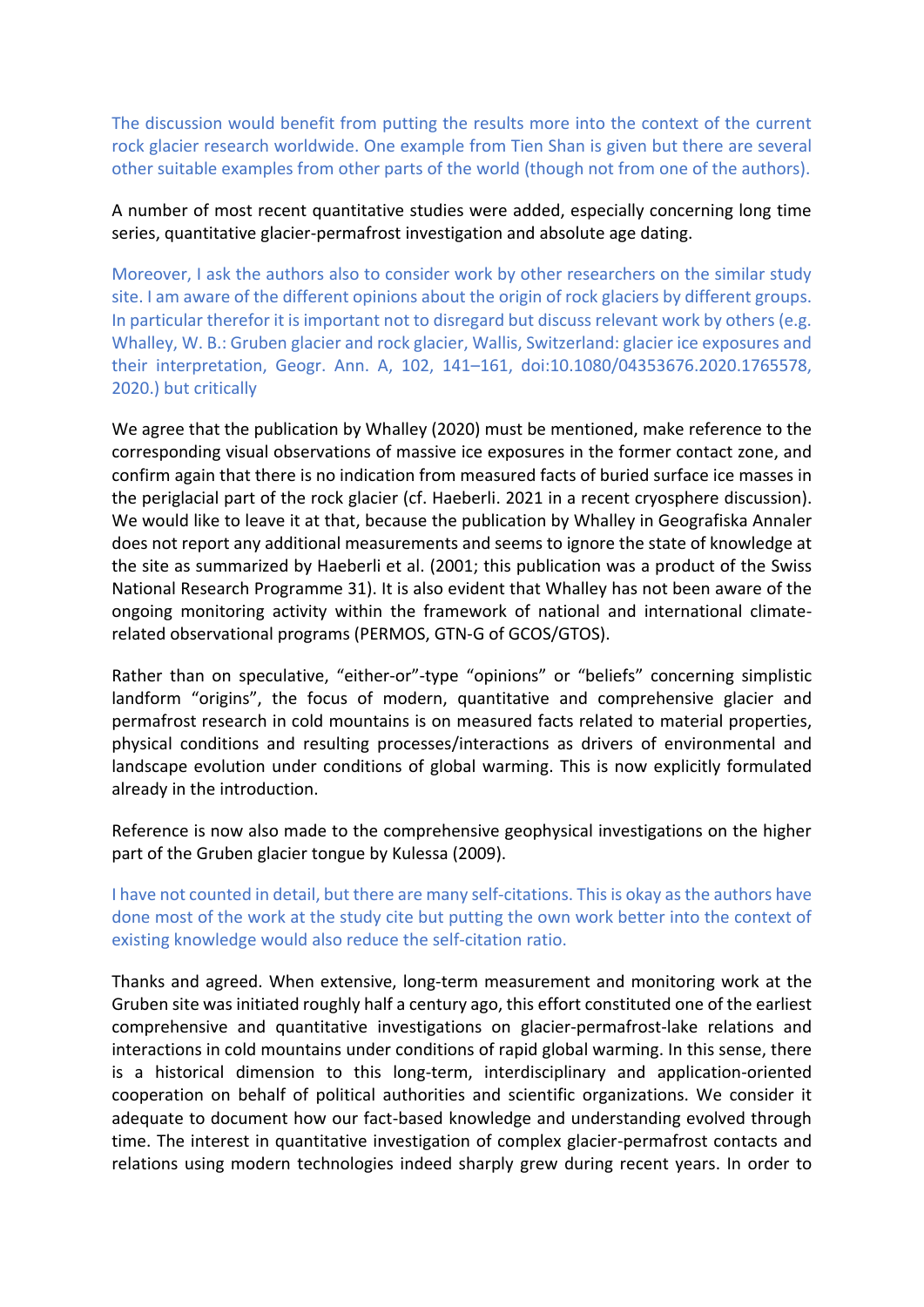reflect this, we added a number of modern quantitative studies, especially concerning long time series of permafrost creep and glacier-permafrost relations.

## *Detailed comments*

Title: Write "5" in letters "five"

## done

L 54: There have been many more recent studies related to rock glacier creep. Please cite one or two mere recent ones in addition to Roer (2007)

# Mention is made of an additional number of most recent studies

L 55: Be more specific: Are the typical depths of the shear horizon of around valid for the rock glaciers on Earth or for the Swiss Alps were measurements are available?

Shear horizons can only be determined through precise borehole deformation experiments. Such information is available from various places in the European Alps.

L 88: "periglacial and glacier-affected parts": This should be explained in the introduction to be able to understand the purpose.

Agreed - we now write: " … compare the creep characteristics of the perennially frozen rock glacier ("periglacial part") and its former contact zone with the polythermal glacier ("glacieraffected part") …

L 94f: I suggest to first summarise the most important characteristics of the Gruben site and then refer to Haeberli et al. (2001) for more details (see also my general comment above).

### Agreed. We deleted the first sentence.

L 104f: Provide a reference for the statement of the temperatures during LIA and the precipitation.

### Reference added.

Figure 1: This is a key figure to understand the situation. It is in general good, but could and should be further improved. I suggest including a legend with the most important symbols/letters (e.g. the lines) of the figure (or write the letter and numbers in a table associated to the figure. This would make the figure more easily understandable. Moreover, I suggest to add some symbols (e.g. to indicate the rock glacier fronts etc.). I can imagine that it is for a non expert no easy to identify to which form the letters are referring to exactly (or show the figure side by side with Fig. 4, see above). Moreover, how was the approx. LIA extent and the flow during LIA determined?

The LIA extent and the flowline reconstruction is based on the first reliable topographic map from 1889 which is added in the supplementary material 4 (see also the formulations in the figure caption and in the text).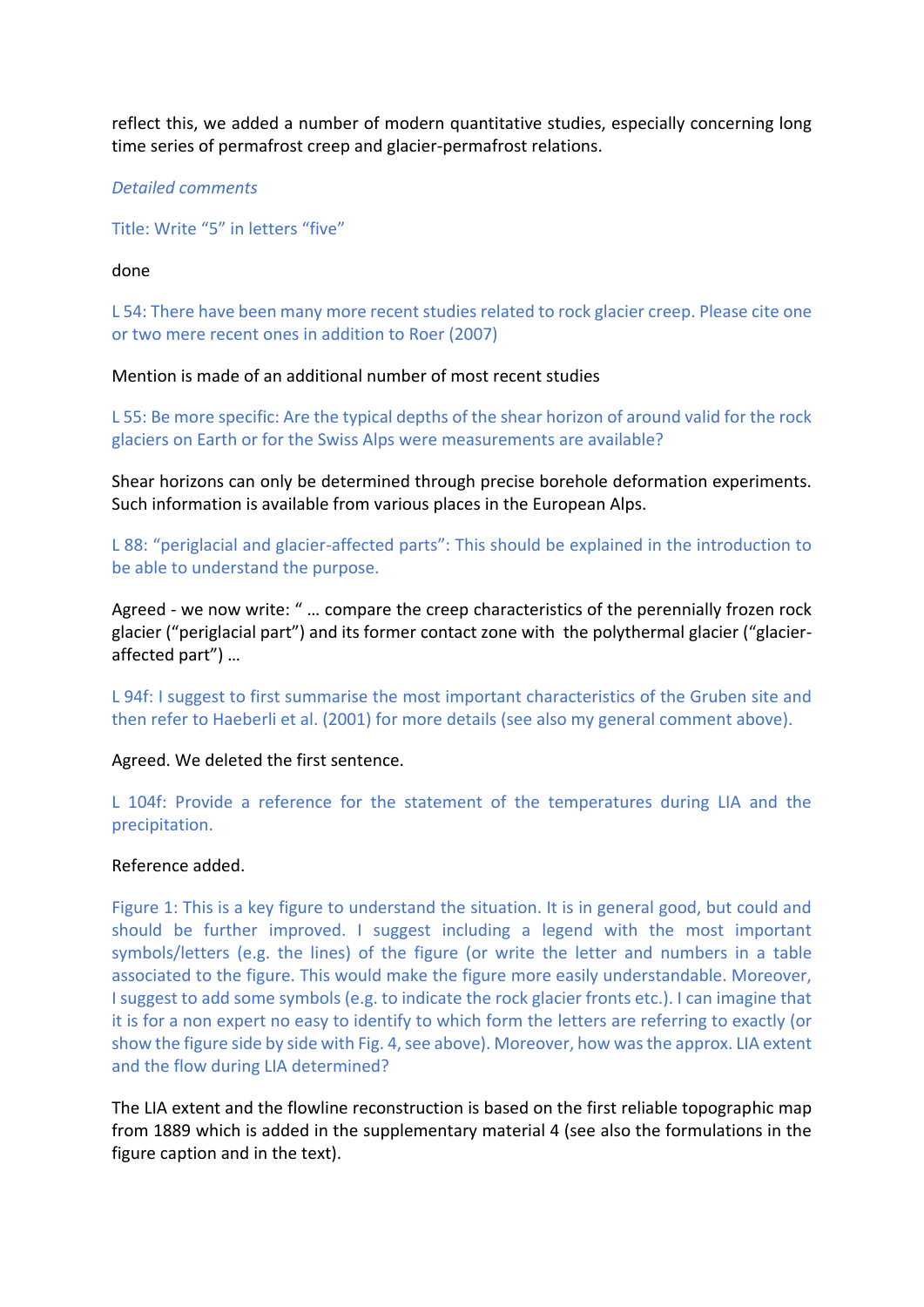Figure 2: Please include the letters, numbers and lines in the legend. Indicate the elevation of the mountain peaks. Also include the rock glacier and glacier outlines as this is very important information. See also my general comment above.

Agreed. We will add the elevations of the peaks and the outlines. If there is enough space, we will also add letters and numbers to the legend.

L 124: What are the modelling results of the two global models for the site? Please include the sites with BTS measurements and clearly mention how well they fit to the models.

In the supplementary material S7 and S8, we now provide two more high-resolution simulations for comparison. We briefly comment on the general agreement with lowresolution global/hemispheric models. The position of BTS measurements, geophysical soundings and shallow core drilling is documented in graphs from earlier publications as reproduced in the supplementary material S1, S2 and S3. The dashed white lines in Figure 2 indicating the transition to permafrost-free terrain are drawn using the information from these measurements; they illustrate the degree of local agreement/disagreement with the permafrost model by Böckli et al. as applied to the Gruben site.

L 148: Are these permafrost landforms in Fig. 1? If yes, please refer to it more clearly. If not: Include in Fig. 1.

Yes. This is now made clear in the caption of Figure 1 as well as in the text.

L 155: Who determined the 0.15 times surface velocity at the front?

This comes from Kääb et al. 1997; Reference is added.

L 169ff: The reference is now 45 years old. Others are also now the most recent ones. Please state critically if the statements are still true considering the temperature increase the last decades.

Englacial temperature measurements have not been repeated and much of the largely debrisfree glacier tongue has melted away during the past 50 years. Temperatures within the remaining debris-covered glacier tongue are estimated to be slightly colder than in the adjacent rock glacier permafrost, because of more shadow from the Inner Rothorn. This is now explained in the text.

L 210ff (section 3 data and methods): it is not clear from the section what was actually done within this study and which data was already processed by earlier ones (e.g. Kääb, 2005; Roer et al., 2005a; Brunner, 2020). Please clarify. Moreover provide the most important information about the processing steps also in this study. Most important: provide quantitative estimation of the accuracy. See also general comment above.

#### Done: see responses above.

Figure 5: I recommend the most common colour coding convention and present surface lowering in red and elevation gain in blue.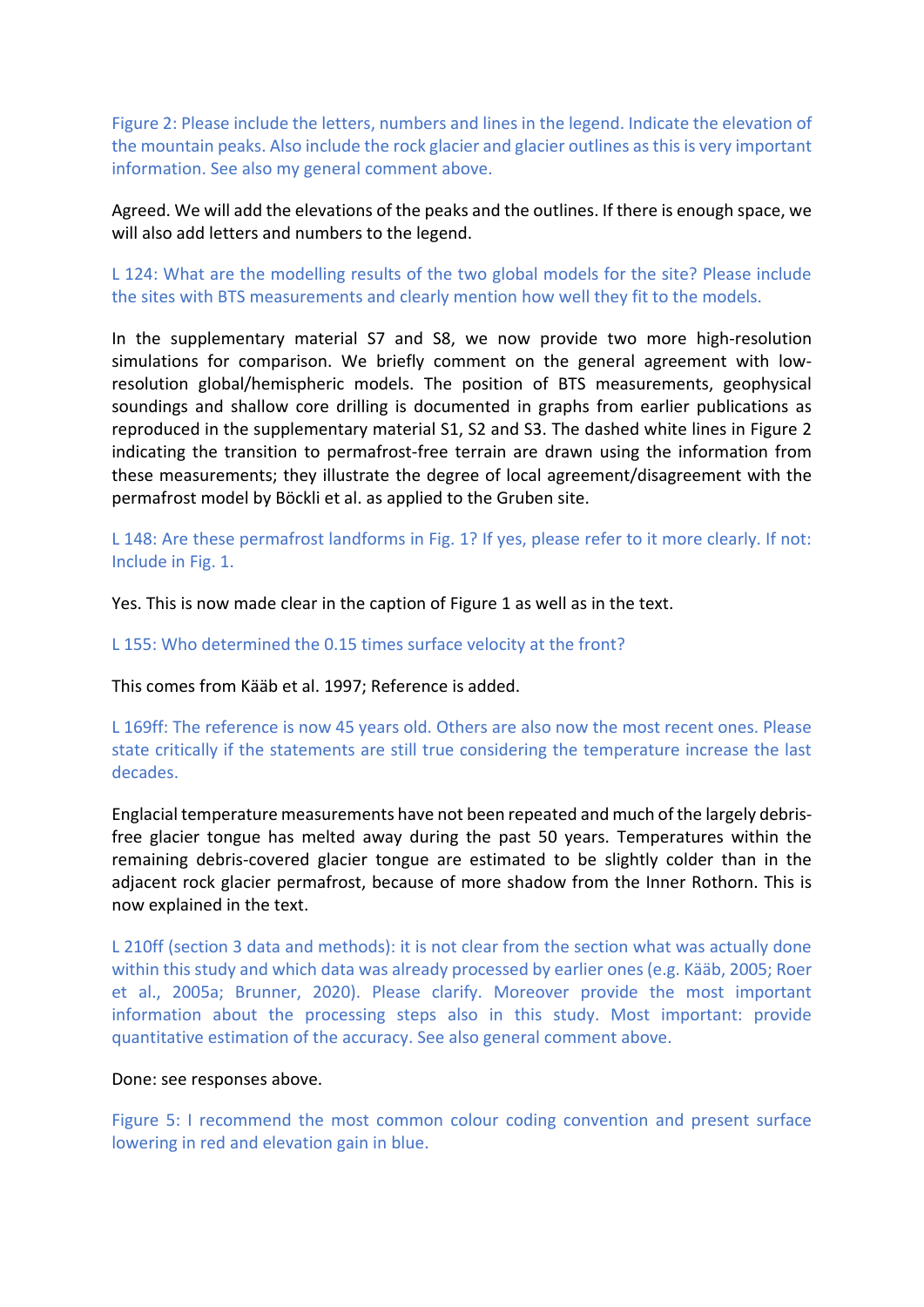# Agreed and done.

I ask to provide a more detailed subdivision of the elevation changes, so that more details are visible (e.g. >1.0, 1.0-0.75, 0.75 – 0.50, 0.50-0.25, 0.25 – 0.10, 0.10 - - 0.10, -0.10 - -0.25 ...). I do not see any white colour. I suggest showing and not show this range transparent. Please add the info about where are the different parts of the glacier and rock glacier. I ask you also to show the elevation change outside the glacier and rock glacier area which enables to visually assess the accuracy (either in this figure or in the supplement). It would certainly also of high interest to know how the parts of the south-eastern moraine (where the road leads to) changed over time (e.g. if there is an ice core I would expect at least some surface lowering).

We decided to keep the subdivision of the elevation changes as is, as well as the colour coding. The range between -0.15 and 0.15 is transparent, as suggested. In addition we decided to show the data only for the selected landforms of interest and not for the surrounding areas, as it would make it more difficult to see the results, as several other processes occur around the landforms and on steeper slopes the quality of the data is reduced. More details kann be taken from Kääb et al. (1997) and Brunner (2000).

The road on the steep south-eastern slope of the LIA moraine constantly deformed and had to be repeatedly re-opened for construction work. The topographic changes at this specific site are therefore heavily influenced by human activity. Exposures of massive ice have not been observed here.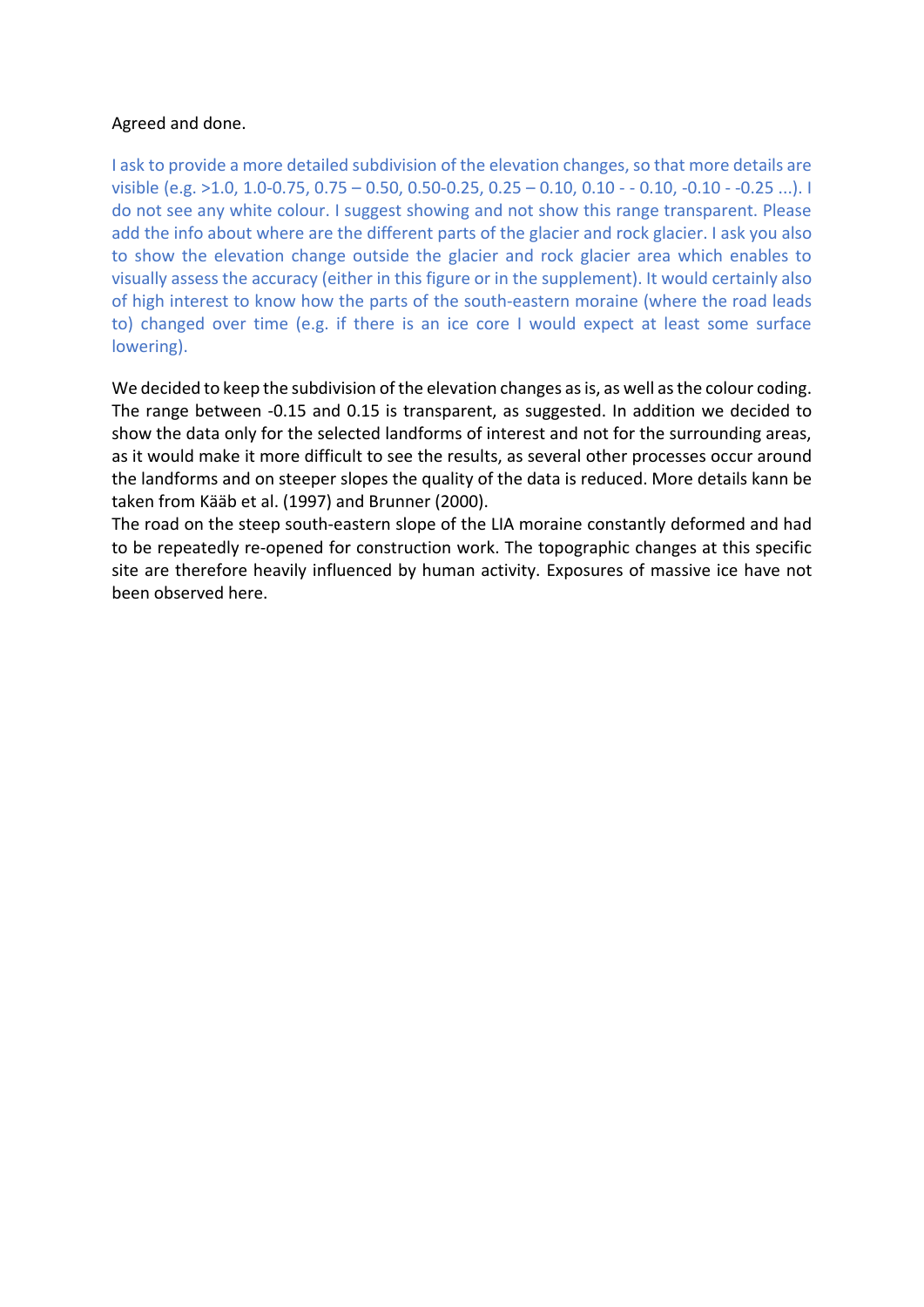# **Review 3 (anonymous):**

This paper investigates about five decades of kinematic monitoring at the Gruben rock glacier and glacier site in the Valais, Swiss Alps. The study tries to better understand the evolution between a more permafrost influenced structure and the polythermal glacier part, which form several complex geomorphological forms with different vertical and horizontal changes. This study is an excellent example what efforts of long-term observations can provide to better understand geomorphological landforms and their process-based behaviors. The study is very well prepared and written and the history of the study is carefully compiled.

#### Thanks.

General comments:

Figure 1 and 2 could be joined into one single figure and the color scale of the permafrost distribution model of Böckli et al. 2012 could be strongly reduced to a very light transparency level. If the authors do not want to change this, then the figure 2 should be deleted and the dashed white lines should be integrated in figure 1.

We decided to keep both Figures separate with some adaptations (see above), as they allow to understand the geomorphological setting (Figure 1) and the (modelled) permafrost distribution (Figure 2). A combination would be too overloaded and the permafrost distribution is too important to be relegated to the supplementary material.

It is understandable that the authors have not included the old measurements of Kääb et al. 1997. However, this study is somehow missing this important information and the study would strongly profit, if the old information of Kääb et al. 1997 could be included in Figure 5 to particularly show the whole investigated period. I do not think that this is a duplication of information, but readers would probably like to have access to full five decades and not only the new data since 1994 to 2016.

### Agreed. The data 1970-1995 by Kääb et al. (1997) are now added to Figure 5 (5A).

Specific comments:

Line 124: additional citation: there are more permafrost models with higher resolution such as Kenner et al. 2019 (Kenner, R.; Noetzli, J.; Hoelzle, M.; Raetzo, H.; Phillips, M., 2019: Distinguishing ice-rich and ice-poor permafrost to map ground temperatures and ground ice occurrence in the Swiss Alps. Cryosphere, 13, 7: 1925-1941. doi: 10.5194/tc-13-1925-2019

# Thanks. Kenner et al. (2019) is now cited and examples of other simulations for the Gruben site are provided in the supplementary material S7 and S8.

Line 135: please add some references how sediment rates are determined, if the authors want to estimate the sedimentation during the whole Holocene and the development of the rock glacier and glacier evolutions. How would certain sediment rates fit with their own estimates to create the current periglacial and glacial environments?

No sedimentation rates were determined. Quantitative estimates would be extremely vague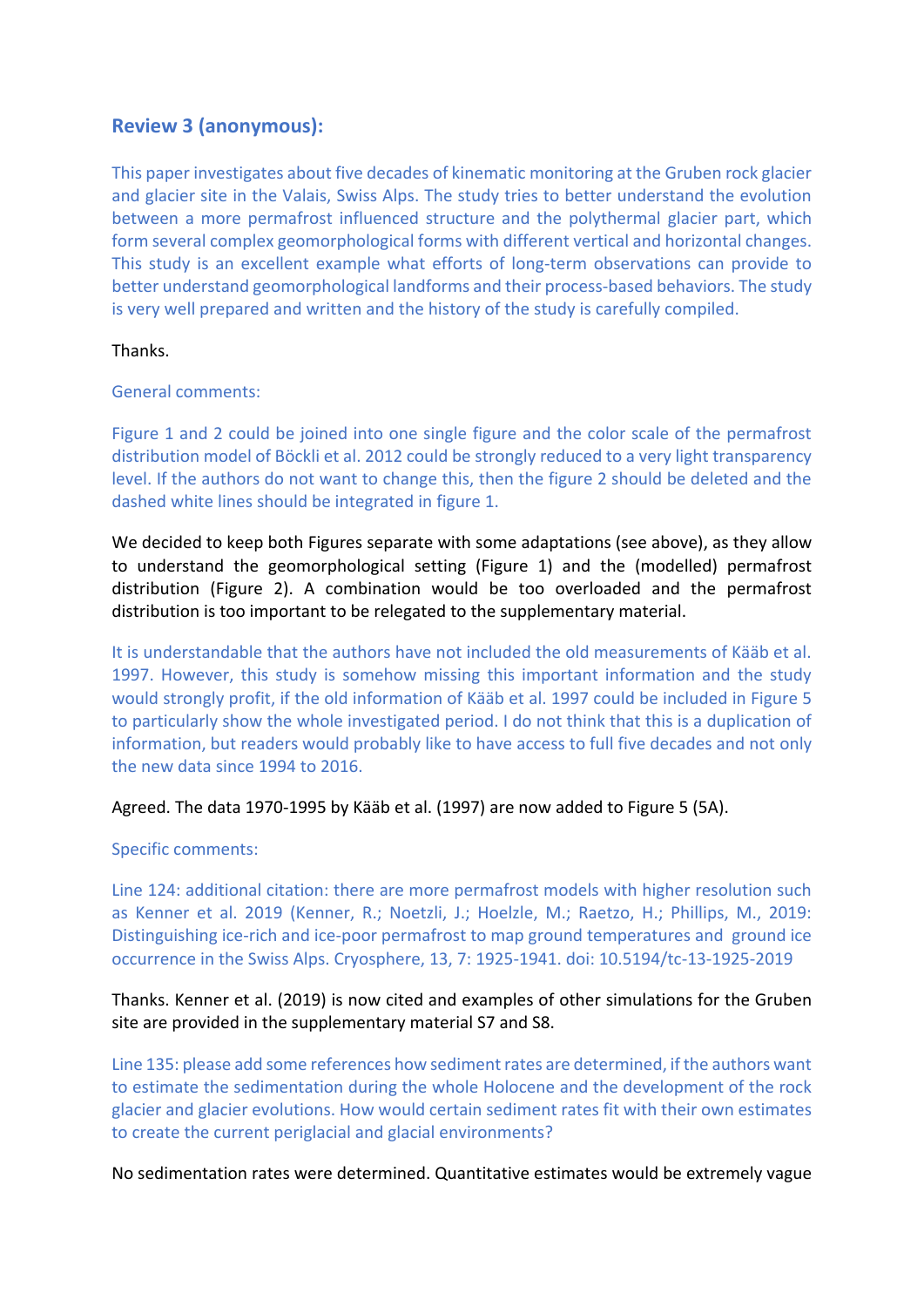under conditions of repeated lake outbursts causing efficient episodic sediment evacuation through large debris flows. Qualitatively, the total mass of sediments in the cirque can be said to be quite enormous as solid bedrock underneath the glacier bed is only at a depth of > 100 m as documented by borehole resistivity soundings (Haeberli and Fisch 1984).

Line 169: at many places numbers are written like 10m instead of 10 m -> please correct all these numbers in the whole paper

### Thanks, checked and adjusted.

Figure 5: please change in all diagrams blue versus red. Red is more suited to negative values and blue more to positive ones

### Agreed and done.

Figure 6: how was the blue line in the figure distinguishing rock glacier from glacier affected part in the figure and why is there no connection between topographical features in the map and the blue curve. Please give some more details

We now emphasize more clearly that the limits of the contact zone are diffuse and that this may most probably be due to the fact that the cold glacier margins did not efficiently affect the surface topography of the rock-glacier permafrost (see also comments on earlier topographic maps in the supplementary material S4 and S5).

Line 331: giving a retreat of the no debris covered glacier part is somewhat problematic as this part is not really the glacier tongue as it is still connected to the debris covered part of the glacier and showing a retreat of this part is not very convincing. In addition, giving the full retreat of 370 m is ok, but showing the annual mean values of 17 m does not make sense, as one knows that glacier retreat can be highly variable and if the individual annual values are not measured, the annual values should not be provided.

This is correct and now also formulated in this sense. With the changes of the glacier geometry, flowline orientations also changed, turning towards lake 3. As a consequence, what was originally the orographic right margin more and more developed into some sort of a broad terminal margin. The given numbers are averages over the observed time interval and help defining response magnitudes in comparison with the decaying debris-covered glacier part, the now vanished dead ice in the contact zone with the rock-glacier permafrost and with the periglacial perennially frozen debris.

Entire document:

Check for space between numbers and units: done

a or y for "per year" consistent throughout text: done - now always m/a

hyphening consistent: checked